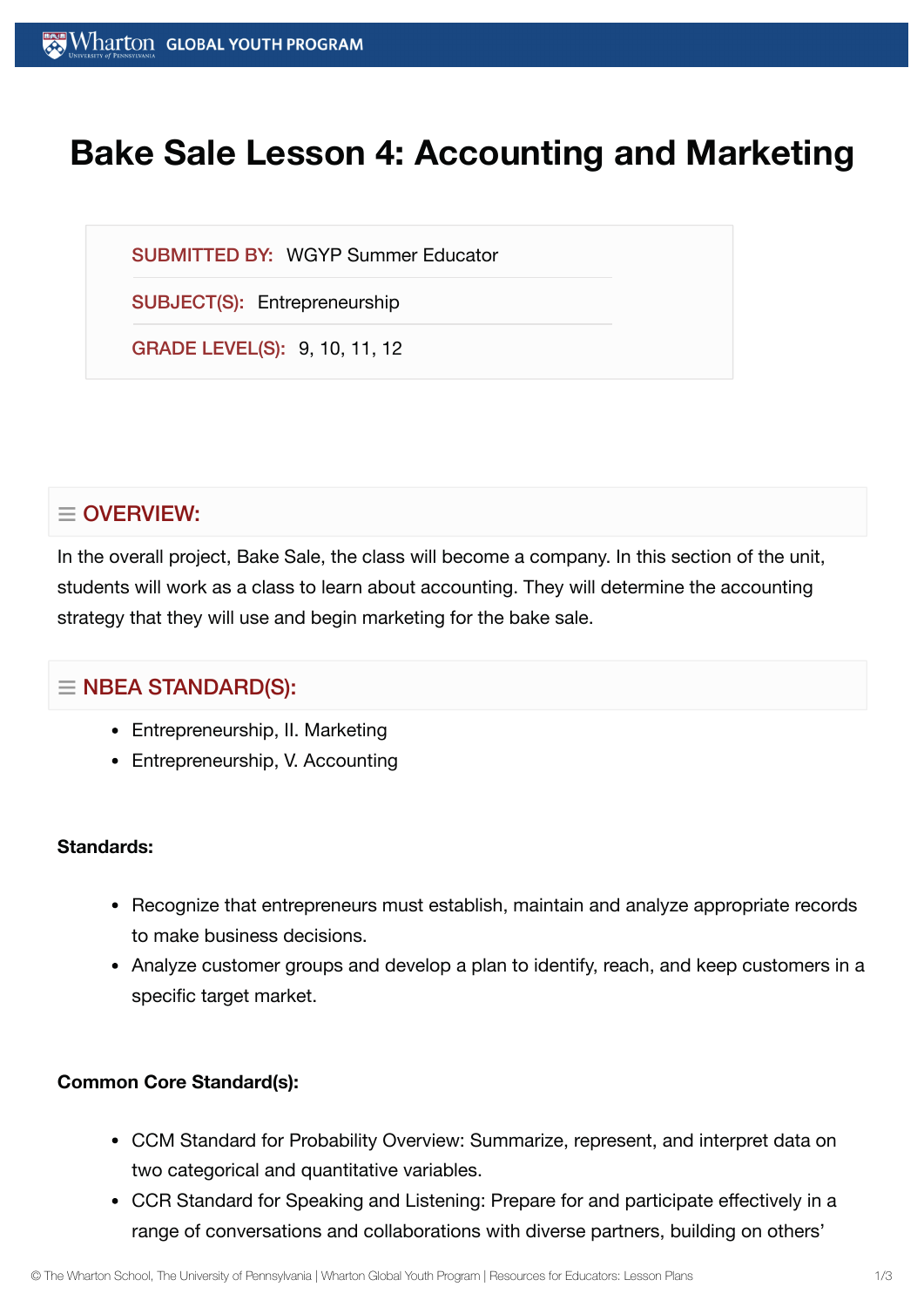## $\sim$  Wharton Global youth program

ideas and expressing their own clearly and persuasively.

- CCR Standard for Speaking and Listening: Integrate and evaluate information presented in diverse media and formats, including visually, quantitatively, and orally.
- CCM Standard for Number and Quantity Overview: Reason quantitatively and use units to solve problems.

**Objectives/Purposes:** Students will learn about organizing revenue and spending for the bake sale. Students will also spend time designing marketing tools for the bake sale.

## **Other Resources/Materials:**

- Computers if available
- Calculator
- Poster board or Newsprint
- Markers

## **Activity Day:**

- 1. Do Now: With the students at your table, start brainstorming some ideas about how to market the bake sale. (*5 min*)
- 2. Before doing the marketing, students need to organize their spending costs into a systematic accounting spreadsheet that will be used before, during and after the bake sale. The teacher with the class will design a spreadsheet on the computer that the class will use to input costs and revenue. (*10 min*)
- 3. Once the spreadsheet is set up, each student will come up and input their information as to the costs for their baked good or whatever they are responsible for. This will go on during the time students have to work on the marketing plan.
- 4. Teacher should remind students that they need to market the bake sale. Students should refer back to the maketing research surveys and use that as they think about where, how and when to market. As a class, have a discussion about it and brainstorm ideas. (*10 min*)
- 5. Students will have remaining class time to fill in their section of the spreadsheet and to work on the marketing.
- 6. Wrap Up: The next step is the actual bake sale. What do we all need to remember? Go over some rules or guidelines the class wants to follow about how to treat customers,